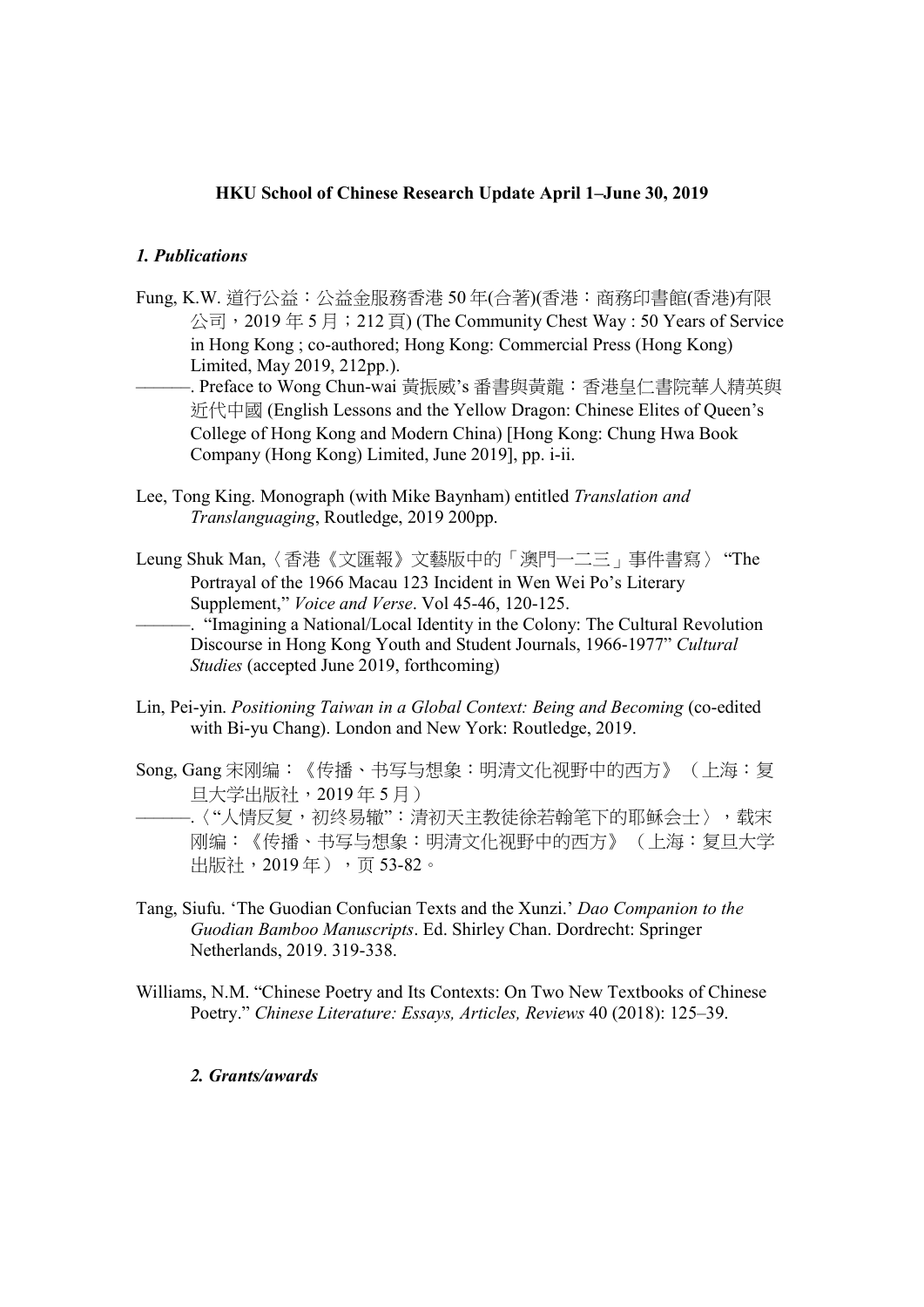- Eva Ng received the Doris Zimmern HKU-Cambridge Hughes Hall Fellowships 2019–20; 2018 Top 10 Healthy Mobile Phone /Tablet Apps Award; and Faculty Research Award for Junior Tenure-track Professoriate Staff 2019.
- Dr. K. W. Fung was invited to serve as Board Director of Sinological Development Charitable Foundation Limited (Hong Kong); invited to serve as Adviser, International Advisory Committee, Partner Group of the Max-Planck-Institut fuer Wissenschaftsgeschichte at the Department of Physics, Capital Normal University, Beijing, China; and invited to serve as Project Assessor for Japanese Government KAKEN Research Project entitled "東アジア近代における思想的伝統の創造 に関する研究" at Toyama University, Japan.

Lee Tong King obtained a General Research Fund from the Research Grants Council.

- Song Gang. Doris Zimmern HKU-Cambridge Hughes Hall Fellowship, 2019-20
- Song Geng received a Hsu Long Sing Research Grant for the project "The Representation of Buddhist Masculinities in Chinese Popular Culture," 24 months, \$82,000.
- Nick Williams received a Hsu Long Sing Research Grant for the project "Studies in the Fu Genre of Imperial China," 12 months, \$97,000.
- Yeung Man Shun obtained a General Research Fund from the Research Grants Council.
- Yeung Man Shun received a Hsu Long-sing Research Fund for the project "Am American Pioneer in Chinese Studies: Benjamin Bowen Carter," 20 months, \$112,190.

## 3. Invited lectures/talks

- Fung, K.W. "近世東西方航海圖及地球儀所見大灣區的地理信息" (Geographical Information of the Greater Bay Area from Sea Charts and Terrestrial Globes in East and West in the Early Modern Era), Keynote Speech delivered at the "大灣 區與中國早期現代化"古地圖研討會 (Symposium of Antique Maps on "The Greater Bay Area and the Early Modernization of China" ), organized by The Library of Macau University of Science and Technology, May 28-30, 2019, Macau, 50pp.
- Lee, Tong King. Two invited lectures at Chung Hsing University, Taiwan: "Materiality and Poetry" (21 May 2019) and "Translational Poetry" (24 May 2019)
- Leung Shuk Man, "Hong Kong Keywords" with Stephen Chu, Kenny Ng and Pang Laikwan. Hong Kong: The Commercial Press bookstore, 20 May 2019.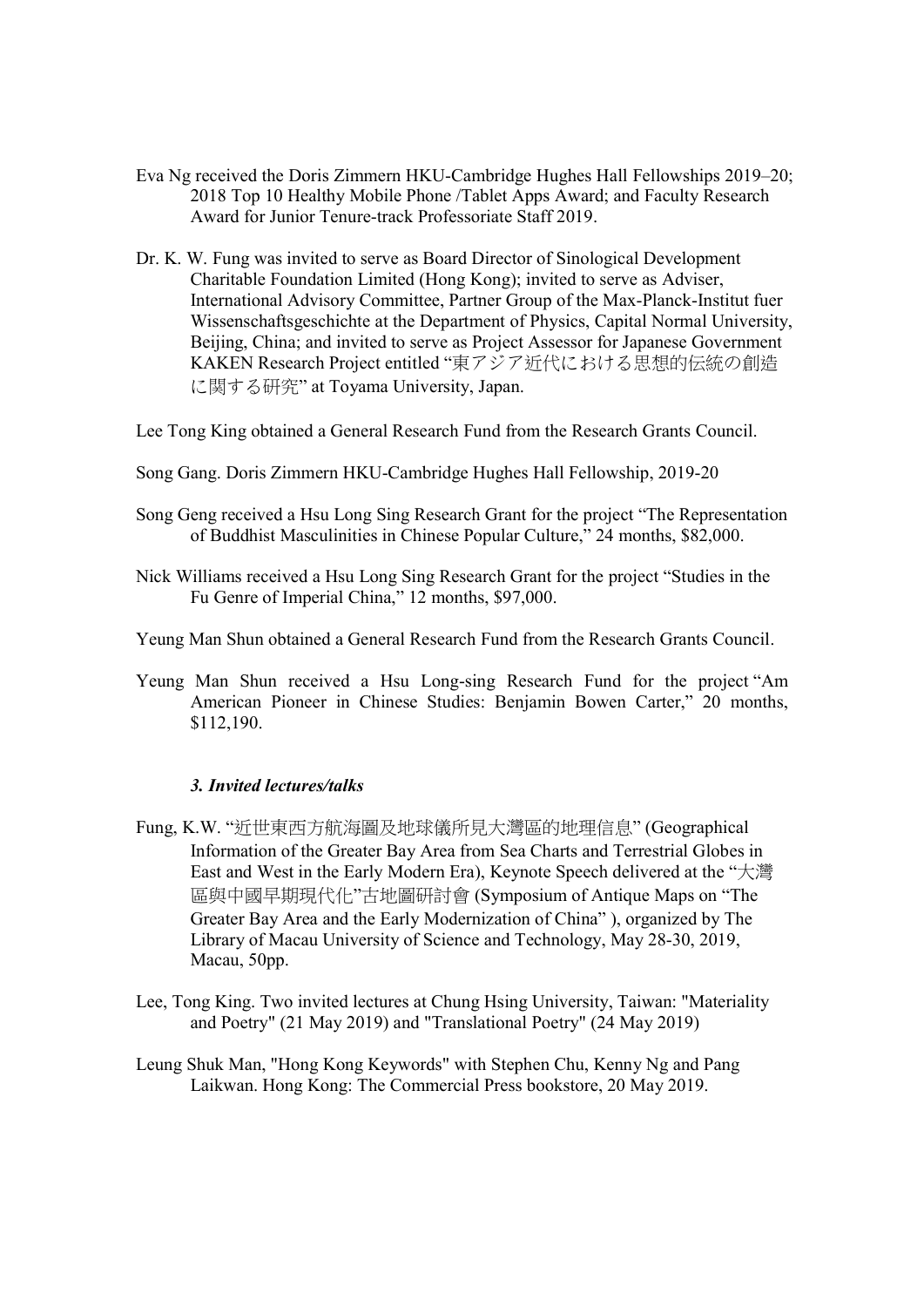- Lin, Pei-yin. Invited talk "Diffracted National Narratives: Folkloric and Literary Writing in Colonial Taiwan under Japanese Imperialization", National Cheng Chi University, Taiwan, June 11, 2019.
	- ––––––. Book launch/chapter talk "Positioning 'Taiwan literature' to the World: Taiwan as Represented and Perceived in English Translation", School of Oriental and African Studies, University of London, June 19, 2019.
	- ––––––. Invited talk "Progressive or Immoral: Representations of Modern Girl in Print Media of 1930s Taiwan", School of Oriental and African Studies, University of London, June 19, 2019.
- Ng, Eva. "Jury Comprehension: English Trials Heard by Chinese Jurors", invited talk by the Japanese Association of Interpreting and Translation Studies (JAITS), Rikkyo University, Tokyo, Japan, 14 June 2019.
	- ––––––. "The Practice of Court Interpreting in Hong Kong", invited lecture to MA in Translation Class at Rikkyo University, Tokyo, Japan, 18 June 2019.
- Song, Gang."艾儒略與晚明的耶儒對話主義",暨南大學港澳歷史文化研究中心, 2019 年 4 月 26 日。
- Song, Geng. "Gendering Chinese Nationalism on the Small Screen." Invited talk at the Oxford Seminar on Visual Culture in Modern and Contemporary China, University of Oxford, 15 May 2019.
	- ––––––. "Translating Memes: A Cross-cultural Perspective." Invited talk for the MA in Translation Program, Lancaster University, 9 May 2019.
- ––––––. "Televising Chineseness." Invited talk at Lancaster University Confucius Institute/China Centre, 7 May 2019.
	- ––––––. "Chinese Governmentality: A Case Study on Television." Invited talk at the Institute for Social Futures, Lancaster University, 7 May 2019.
- Williams, N.M. 「書闕有間——〈天問〉中的先商始祖與詮釋的挑戰」. Beijing Normal University-Hong Kong Baptist University United International College, Zhuhai, April 4, 2019; Taiwan National Tsing Hua University, Hsinchu, April 19, 2019.

## 4. Conference presentations

Fung, K.W. "From Ningpo, Shanghai to Nagasaki: William Gamble (1830-1886) and American Printing Technology in East Asia", paper presented at "The Dragon and The Eagle: Interdisciplinary Symposium on Early Sino-American Maritime Trade", jointly organized by Hong Kong Maritime Museum and Asia Society (Hong Kong), April 13, 2018, Hong Kong, 78pp.

-. "香港大學中國科學技術及醫學史的研究現況" (Historiographical Review of the Study of Chinese Science, Technology and Medicine at the University of Hong Kong), paper presented at"首屆科學文化論壇"(The First Scientific Culture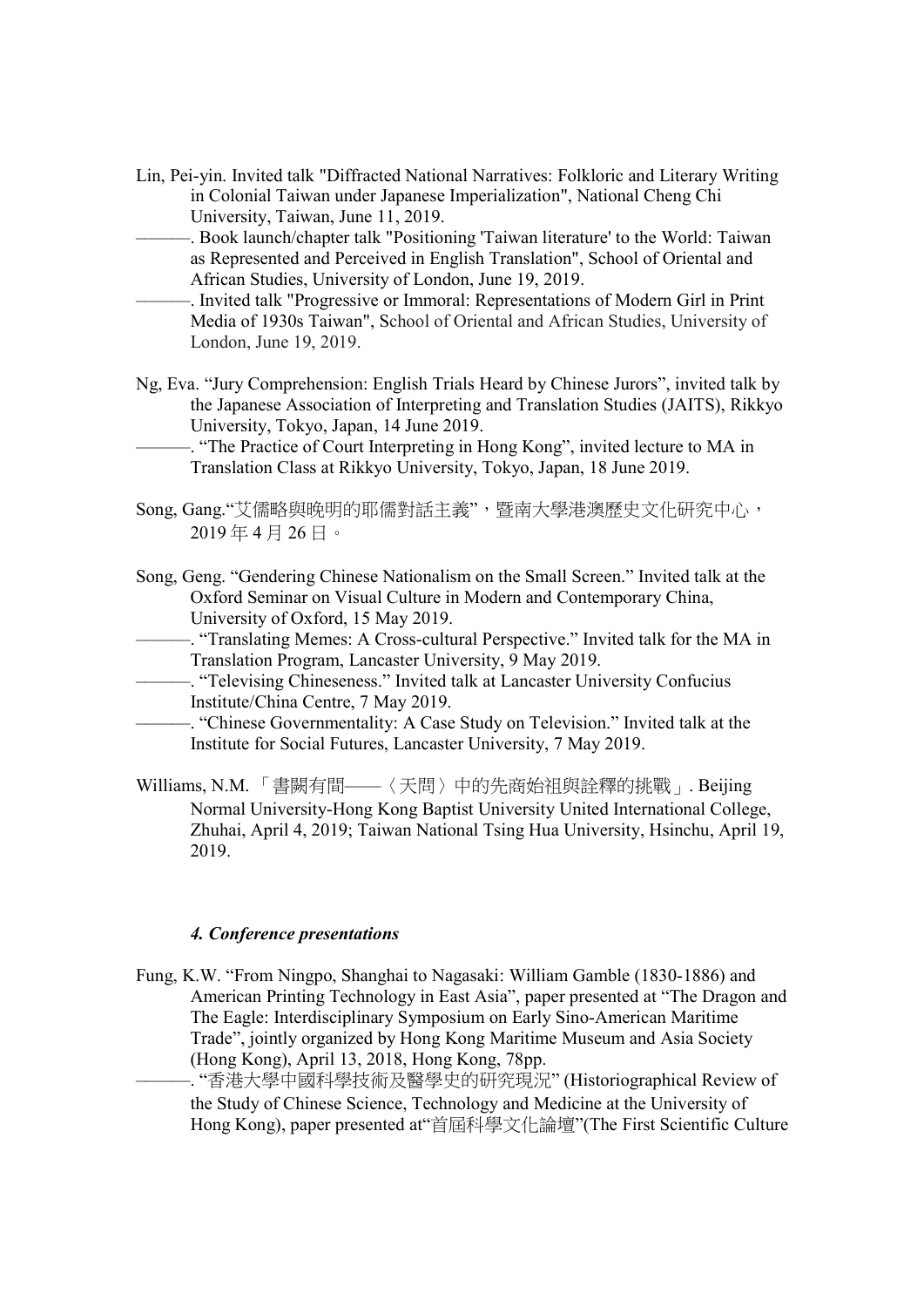Forum), jointly organized by China Association for Science and Technology, National Academy of Innovation Strategy and the Department of Science, Technology and Medical History, Peking University, April 25-27, 2019, Beijing, China, 10pp.

––––––. "The Works of Georg von Peurbach and François Viète in China: Their Citation in Chongzhen lishu 崇禎曆書 and Xiyang xinfa lishu 西洋新法曆書", paper presented at "Science, Western Learning and Confucianism Commemorating the 390th Anniversary of the Compilation of the Chongzheng-Reign Treatises on Calendrical Astronomy", jointly organized by Department for the History of Science and Scientific Archaeology, University of Science and Technology of China and Academy of Comparative Civilizations and Intercultural Communication, Beijing Foreign Studies University, April 28-May 1, 2019, Hefei, China, 28pp.

––––––. " Introduction of Western meteorological instruments in China and Japan (1875- 1880)", paper presented at "The 11<sup>th</sup> Annual Meeting of the Society for Cultural Interaction in East Asia", jointly organized by Friedrich-Alexander University of Erlangen-Nuremberg and Society for Cultural Interaction in East Asia, May 11-12, 2019, Nuremberg, Germany, 50pp.

- "利瑪竇·徐光啟·陳藎謨から康熙皇帝へ:西洋測量学の中國への伝 播"(From Matteo Ricci, Xu Guangqi and Chen Jinmo to Emperor Kangxi: The Spread of Western Surveying in China), paper presented at the Symposium on "漢学とは何か--漢唐.北宋および清中後期の学術の特徴とその限界" (What is Han Learning  $?$  - - Intellectual Characteristics in the Han-Tang, Northern Song, and Mid- to Late Qing Periods and Its Limitations), The 64th International Conference of Eastern Studies (ICES), jointly organized byThe Tōhō Gakkai 東方学会 and Ministry of Foreign Affairs of Japan, May 18, 2019, Tokyo, Japan, 117pp.

Klein, Lucas. "Translating Chinese Women: Écriture féminine and the Male Translator of Female Chinese Poets," Association of Chinese and Comparative Literature (ACCL) conference, Hunan Normal University, July 18, 2019.

–. "Translating Chinese Women: *Écriture féminine* and the Male Translator of Female Chinese Poets," East Asian Translation Studies (EATS3) Conference, Ca' Foscari University of Venice, June 28, 2019.

––––––. "Rednaxela Terrace: Hong Kong as Topos of Translation," Society for Hong Kong Studies, University of Hong Kong, June 22, 2019.

 $-$ . "Translating Chinese Women: *Écriture féminine* and the Male Translator of Female Chinese Poets," Western Critical Theory and Chinese Literary Scholarship, Lingnan University, May 24, 2019.

- Lee, Tong King. Plenary talk (with Adam Jaworski) titled "Sculptural Place Names: Tourist self-emplacement and the ethos of democratization in unequal urban spaces" at the XIScape, Chulalongkorn University, 2 June 2019.
- Leung, Shuk Man "Inscribing the Cultural Revolution in the Hong Kong Everyday: Lü Da, Wen Wei Po and the Question of Hong Kong Literary History" International